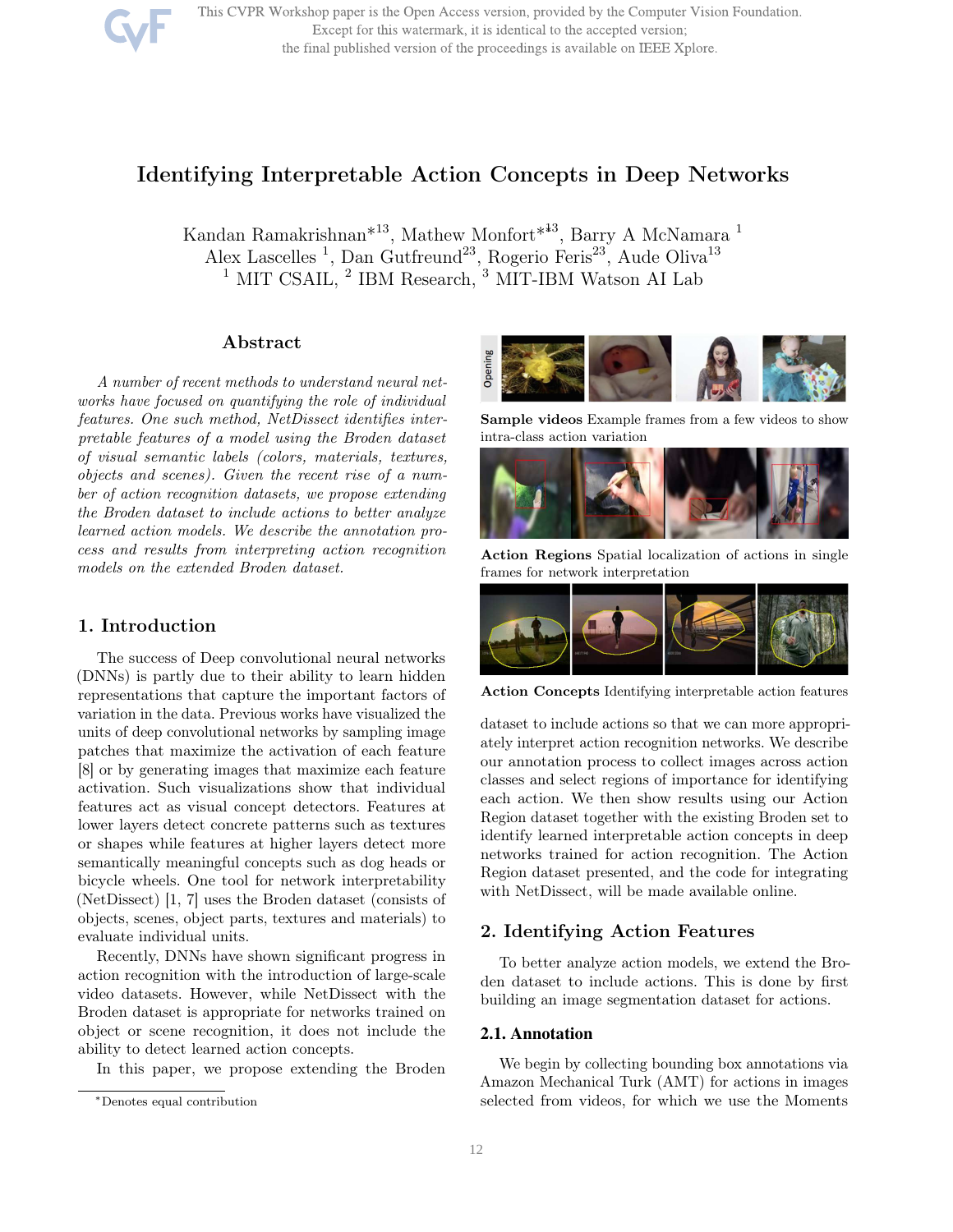|                    | Action concepts |               |         |  |  |
|--------------------|-----------------|---------------|---------|--|--|
| Category   Classes |                 | Source        | Samples |  |  |
| actions            | 210             | Moment-Frames | 23.244  |  |  |
|                    |                 |               |         |  |  |

Table 1: Statistics of action concepts included in the dataset.

in time dataset [5]. We extract a single frame from the center of 500 randomly selected videos for each of the 339 action classes from the dataset and present a binary annotation task to the workers on AMT asking if an action from the source videos label set is visible in the frame shown. This binary interface is very similar to that used for collecting the action labels for the Moments in Time dataset [5] with the main difference being the use of images rather than video. We run this task for at least 2 rounds of annotation to verify that the action is visible in each frame. We then take the set of verified action-frame pairs and pass them to a separate annotation interface on AMT that asks the workers to select the regions most important in the image for identifying the action. Multiple regions can be selected for an image as in the jogging example in Figure 3 and the workers are allowed to skip an image if there are no useful regions for detecting the action (i.e. the action is not visible in the image).

We run this region selection task through multiple rounds and only consider overlapping regions from the different rounds as most important for detecting the actions. After this stage the regions selected are cropped from the original images and passed through the binary annotation task previously described for a final verification that the actions are present and recognizable in the selected regions. After our complete annotation process our total set of verified images with segmented action regions consists of 23,244 images from 210 different classes. Figure 3 displays some examples of the selected regions collected through this process.



## (b) Typing (IoU 0.34)

Figure 2: Example of the same feature (290) evaluated using the (a) original Broden dataset and (b) the proposed Broden+Action dataset.

| Category              | Concepts | Interpretable<br>Features |  |
|-----------------------|----------|---------------------------|--|
| <b>Broden</b>         | 108      | 850                       |  |
| Action Regions        | 144      | 1971                      |  |
| Broden+Action Regions | 193      | 1978                      |  |

Table 2: Comparison of the number of concepts and interpretable features identified by NetDissect given the Broden dataset, the Action Region dataset and the combined dataset on block 4 of a ResNet50 trained for action recognition.

#### 2.2. Action concept dataset

To integrate our new action concept dataset into the NetDissect framework, we first consider each selected region to be a mask on the segmented area of the image relating to the action. This is similar to part, material and object masks used for other segmentation datasets [9, 3, 6, 2]. With the data formatted in this manner we extend the Broden dataset to include our action segmentations and extract the set of learned action concepts detected via NetDissect. This process allows us to identify not just object, scene, texture and color concepts learned by our models, but action concepts as well. In Section 3 we show some of the key results from interpreting action networks in this way.

## 3. Experiments

To score and quantify the unit interpretability of a network we follow the same procedure as outlined in [1]. All experiments use a ResNet50 network [4] trained on the Moments in time dataset [5] for classification performance. We analyze features from the outputs of the residual blocks (referred to as block1, block2, block3 and block4 corresponding to conv2, conv3, conv4 and conv5) of the network.

## 3.1. Action Dissection

Using the approach described in Section 2 we are able to identify 144 action concepts learned in 1971 different features out of 2048 (Figure 4) units in the final convolutional layer (block4) of a Resnet50 network trained on the Moments in Time dataset. Figure 6 highlights some of the learned concepts. Interestingly the network seems to be recognizing the pattern of a person standing behind a podium as preaching which is definitely a common correlation in our dataset. Similarly, the network associates crawling with babies as many of our videos of crawling typically depict babies crawling. These are the types of data and class biases that are useful to identify via network interpretation that may have gone unnoticed without the ability to identify action concepts.

Table 2 highlights the fact that including actions in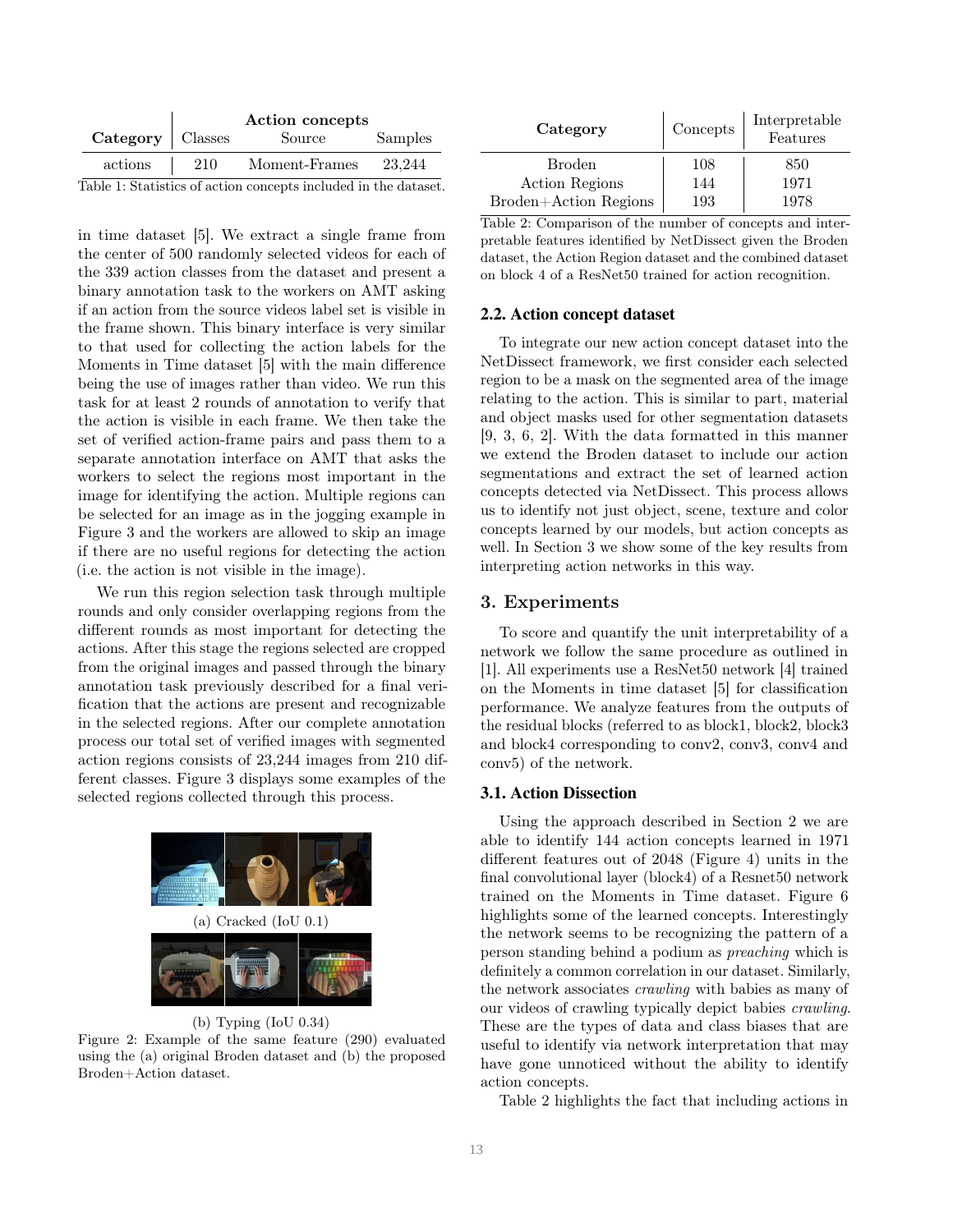



Figure 4: Graph of learned action concepts ordered by the number of features associated with each concept.

| forest-broadleaf | cockpit                   |  | bed                       |  | pool table                   |                 |
|------------------|---------------------------|--|---------------------------|--|------------------------------|-----------------|
| unit 43 (scene)  | loU 0.10 unit 391 (scene) |  | loU 0.09 unit 46 (object) |  | $IoU 0.09$ unit 880 (object) | <b>IoU 0.09</b> |
|                  |                           |  |                           |  |                              |                 |

(a) scene units bicycle track motorbike boat unit 163 (object) loU 0.17 unit 1263 (object) loU 0.14 unit 434 (object) loU 0.13 unit 667 (object)  $IoU$  0.13

(b) object units

Figure 5: Visualization of scene and object units in block 4 of a ResNet50 trained for action recognition.



Figure 6: Visualization of learned action concepts

the Broden dataset helps to identify a much larger portion of the features in block 4 of a ResNet50 trained for action recognition. Without actions, NetDissect identified 108 concepts in 850/2048 features. If we only consider actions then we were able to identify 144 concepts in 1971 features. This large jump in the number